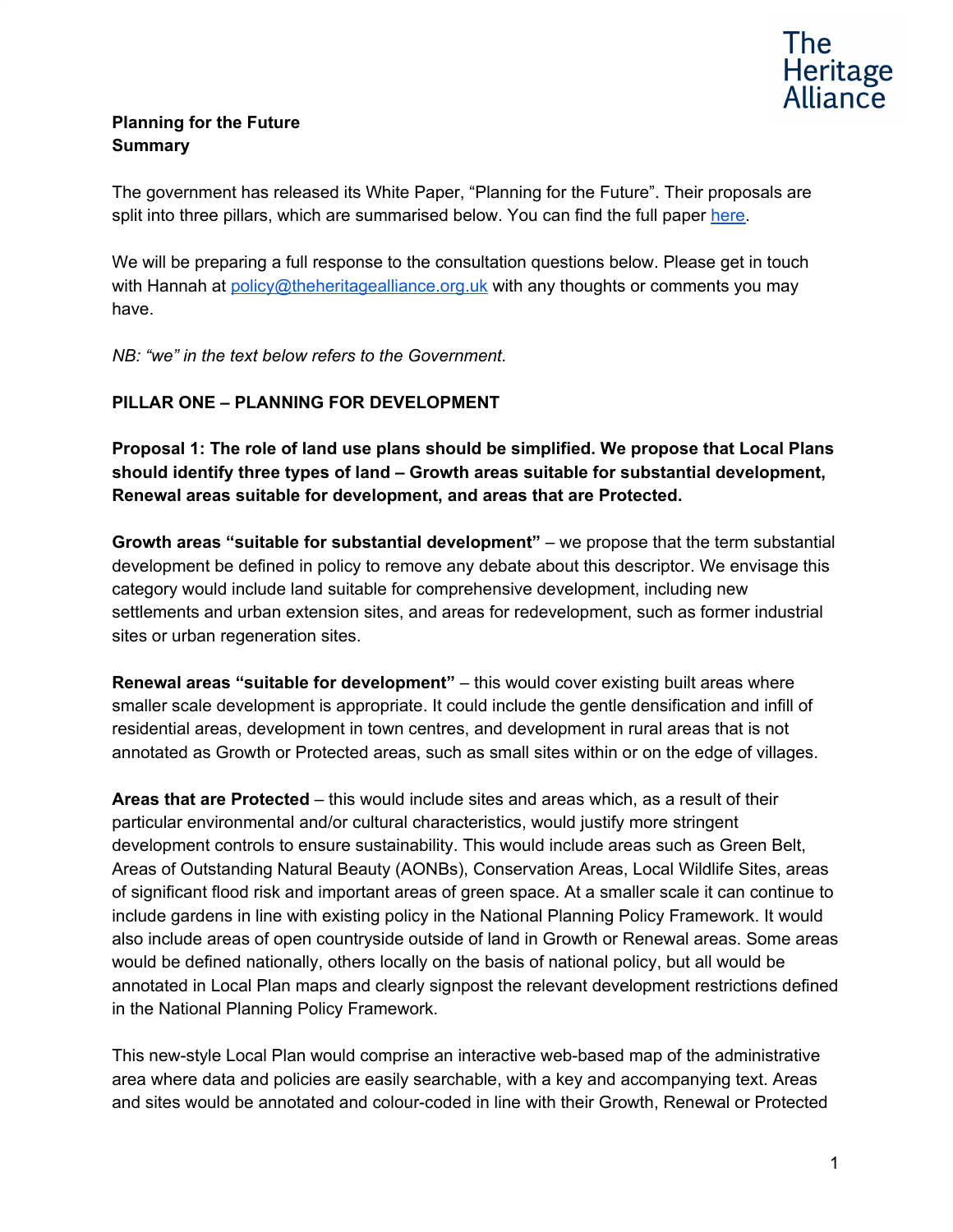

designation, with explanatory descriptions set out in the key and accompanying text, as appropriate to the category.

*Alternative*: Rather than dividing land into three categories, we are also interested in views on more binary models. One option is to combine Growth and Renewal areas (as defined above) into one category and to extend permission in principle to all land within this area, based on the uses and forms of development specified for each sub-area within it. Another alternative approach would be to limit automatic permission in principle to land identified for substantial development in Local Plans (Growth areas); other areas of land would, as now, be identified for different forms of development in ways determined by the local planning authority (and taking into account policy in the National Planning Policy Framework), and subject to the existing development management process.

Do you agree that Local Plans should be simplified in line with our proposals? *[Yes / No / Not sure. Please provide supporting statement.]*

### **Proposal 2: Development management policies established at national scale and an altered role for Local Plans.**

With the primary focus of plan-making on identifying areas for development and protection, we propose that development management policy contained in the plan would be restricted to clear and necessary site or area-specific requirements, including broad height limits, scale and/or density limits for land included in Growth areas and Renewal areas, established through the accompanying text. We propose to turn plans from long lists of general "policies" to specific development standards.

Local planning authorities and neighbourhoods (through Neighbourhood Plans) would play a crucial role in producing required design guides and codes to provide certainty and reflect local character and preferences about the form and appearance of development.

*Alternative*: Rather than removing the ability for local authorities to include general development management policies in Local Plans, we could limit the scope of such policies to specific matters and standardise the way they are written, where exceptional circumstances necessitate a locally-defined approach. Another alternative would be to allow local authorities a similar level of flexibility to set development management policies as under the current Local Plans system, with the exception that policies which duplicate the National Planning Policy Framework would not be allowed.

Do you agree with our proposals for streamlining the development management content of Local Plans, and setting out general development management policies nationally? *[Yes / No / Not sure. Please provide supporting statement.]*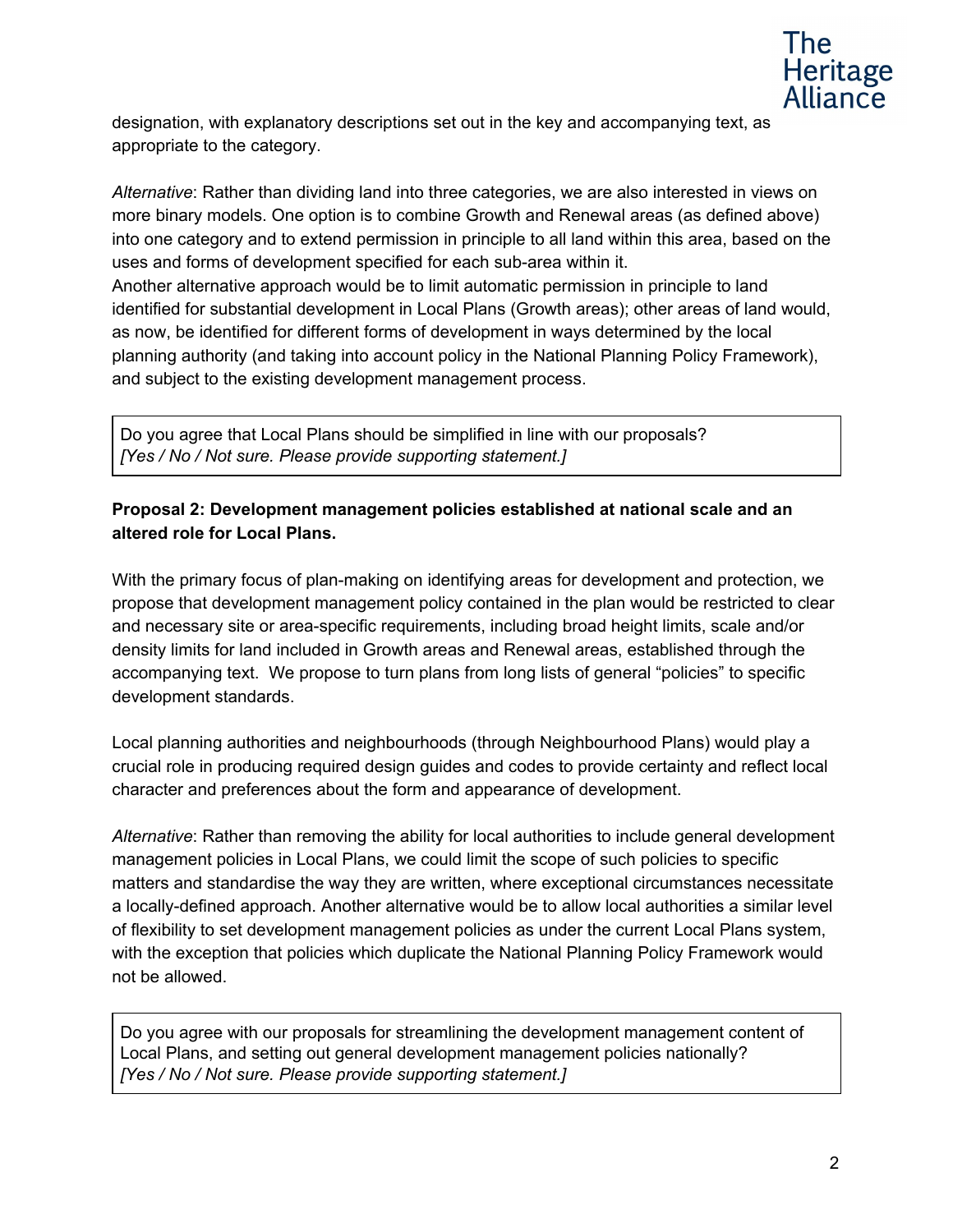

### **Proposal 3: Local Plans should be subject to a single statutory "sustainable development" test, replacing the existing tests of soundness.**

This would consider whether the plan contributes to achieving sustainable development in accordance with policy issued by the Secretary of State. A simpler test, as well as more streamlined plans, should mean fewer requirements for assessments that add disproportionate delay to the plan-making process.

Specifically:

- We propose to abolish the Sustainability Appraisal system and develop a simplified process for assessing the environmental impact of plans;
- The Duty to Cooperate test would be removed;
- A slimmed down assessment of deliverability for the plan would be incorporated into the "sustainable development" test.

*Alternative*: Rather than removing the existing tests of soundness, an alternative option could be to reform them in order to make it easier for a suitable strategy to be found sound. For example, the tests could become less prescriptive about the need to demonstrate deliverability. Rather than demonstrating deliverability, local authorities could be required to identify a stock of reserve sites which could come forward for development if needed.

Do you agree with our proposals to replace existing legal and policy tests for Local Plans with a consolidated test of "sustainable development", which would include consideration of environmental impact?

*[Yes / No / Not sure. Please provide supporting statement.]*

How could strategic, cross-boundary issues be best planned for in the absence of a formal Duty to Cooperate?

**Proposal 4: A standard method for establishing housing requirement figures which ensures enough land is released in the areas where affordability is worst, to stop land supply being a barrier to enough homes being built. The housing requirement would factor in land constraints and opportunities to more effectively use land, including through densification where appropriate, to ensure that the land is identified in the most appropriate areas and housing targets are met.**

Local Plans will need to identify areas to meet a range of development needs – such as homes, businesses and community facilities – for a minimum period of 10 years. It is proposed that the standard method would be a means of distributing the national housebuilding target of 300,000 new homes annually, and one million homes by the end of the Parliament, having regard to certain conditions.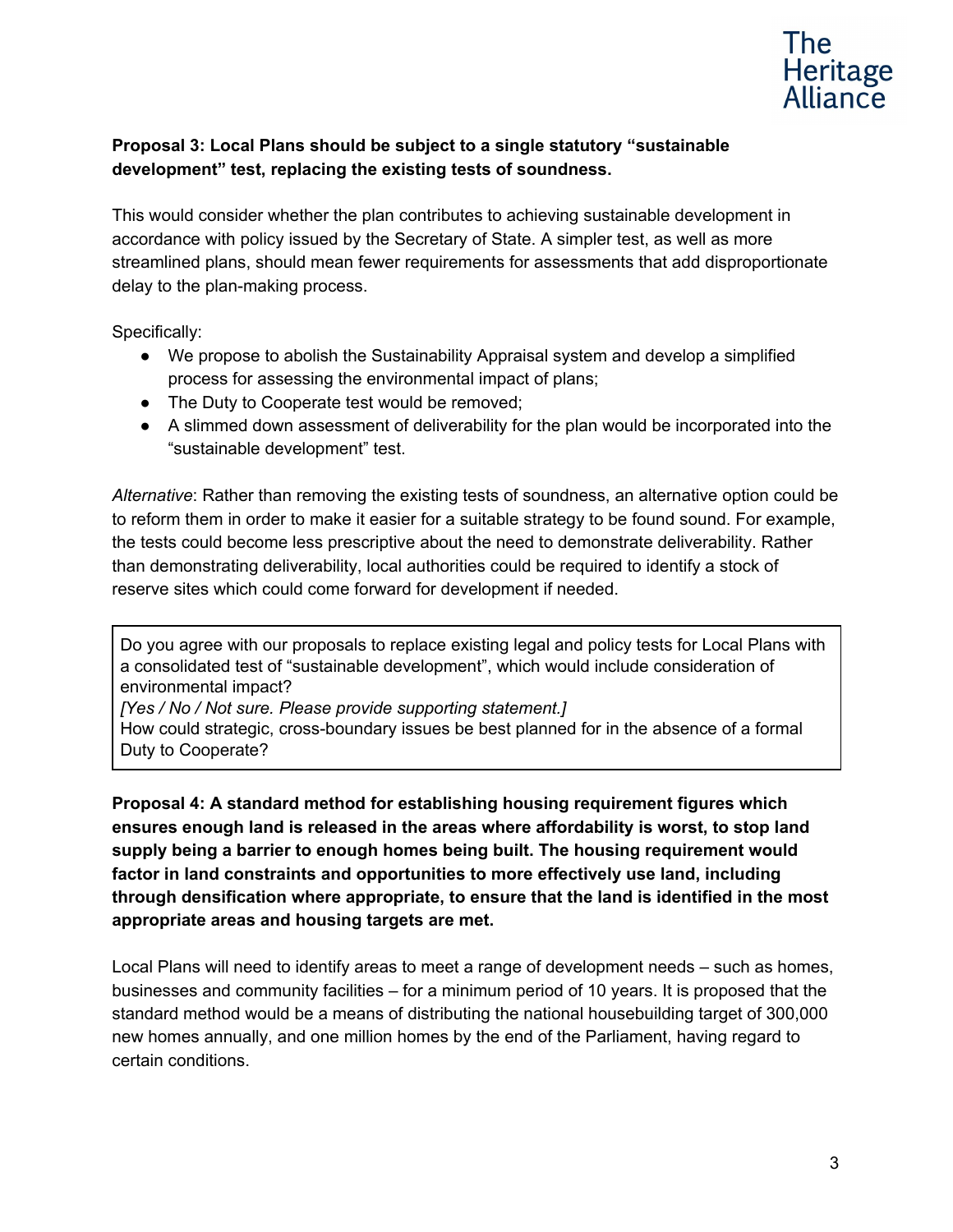

The standard method would make it the responsibility of individual authorities to allocate land suitable for housing to meet the requirement, and they would continue to have choices about how to do so. The existing policy for protecting the Green Belt would remain. We also propose that it would be possible for authorities to agree an alternative distribution of their requirement in the context of joint planning arrangements.

*Alternative*: It would be possible to leave the calculation of how much land to include in each category to local decision, but with a clear stipulation in policy that this should be sufficient to address the development needs of each area (so far as possible subject to recognised constraints), taking into account market signals indicating the degree to which existing needs are not being met. As now, a standard method could be retained to underpin this approach in relation to housing; and it would be possible to make changes to the current approach that ensure that meeting minimum need is given greater weight to make sure sufficient land comes forward. However, we do not think that this approach would carry the same benefits of clarity and simplicity as our preferred option, and would also require additional safeguards to ensure that adequate land remains available, especially once the assessment of housing need has been translated into housing requirements. We would, therefore, propose to retain a five-year housing land supply requirement with this approach.

Do you agree that a standard method for establishing housing requirements (that takes into account constraints) should be introduced? *[Yes / No / Not sure. Please provide supporting statement.]* Do you agree that affordability and the extent of existing urban areas are appropriate indicators of the quantity of development to be accommodated? *[Yes / No / Not sure. Please provide supporting statement.]*

**Proposal 5: Areas identified as Growth areas (suitable for substantial development) would automatically be granted outline planning permission for the principle of development, while automatic approvals would also be available for pre-established development types in other areas suitable for building.**

There will therefore be no need to submit a further planning application to test whether the site can be approved. Where the Local Plan has identified land for development, planning decisions should focus on resolving outstanding issues – not the principle of development.

In areas suitable for substantial development (Growth areas) an outline permission for the principle of development would be conferred by adoption of the Local Plan. Further details would be agreed and full permission achieved through streamlined and faster consent routes which focus on securing good design and addressing site-specific technical issues.

For exceptionally large sites such as a new town where there are often land assembly and planning challenges, we also want to explore whether a Development Consent Order under the Nationally Significant Infrastructure Projects regime could be an appropriate route to secure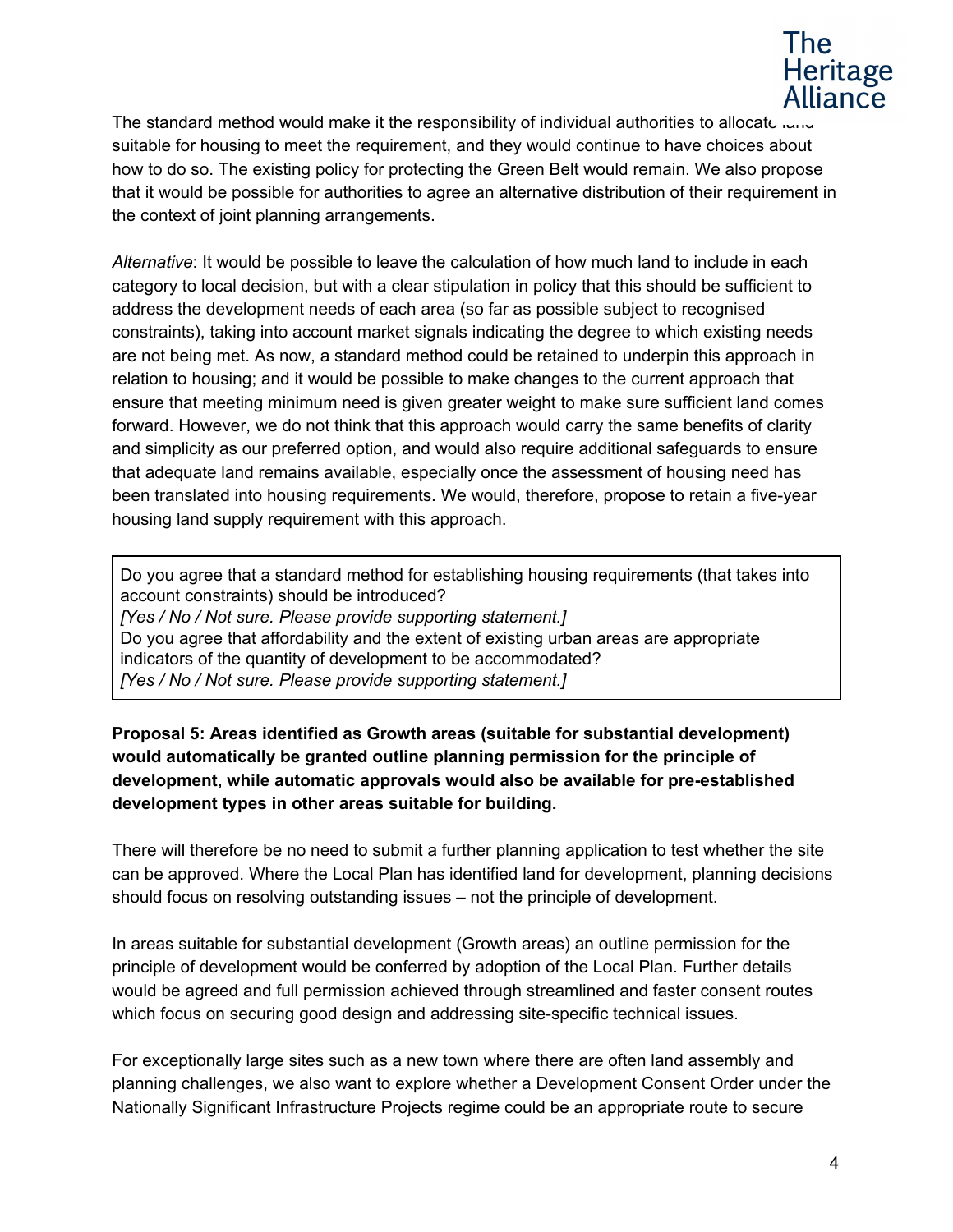

consents. Similarly, we will consider how the planning powers for Development Corporations can be reformed to reflect this new framework.

In areas suitable for development (Renewal areas), there would be a general presumption in favour of development established in legislation (achieved by strengthening the emphasis on taking a plan-led approach, with plans reflecting the general appropriateness of these areas for development)

In both the Growth and Renewal areas it would still be possible for a proposal which is different to the plan to come forward (if, for example, local circumstances had changed suddenly, or an unanticipated opportunity arose), but this would require a specific planning application In areas where development is restricted (Protected areas) any development proposals would come forward as now through planning applications being made to the local authority (except where they are subject to permitted development rights or development orders), and judged against policies set out in the National Planning Policy Framework.

Do you agree that there should be automatic outline permission for areas for substantial development (Growth areas) with faster routes for detailed consent? *[Yes / No / Not sure. Please provide supporting statement.]* Do you agree with our proposals above for the consent arrangements for Renewal and Protected areas? *[Yes / No / Not sure. Please provide supporting statement.]* Do you think there is a case for allowing new settlements to be brought forward under the Nationally Significant Infrastructure Projects regime? *[Yes / No / Not sure. Please provide supporting statement.]*

### **Proposal 6: Decision-making should be faster and more certain, with firm deadlines, and make greater use of digital technology**

For all types of planning applications, regardless of the category of land, we want to see a much more streamlined and digitally enabled end to end process which is proportionate to the scale and nature of the development proposed, to ensure decisions are made faster. To achieve this, we propose:

- The greater digitalisation of the application process to make it easier for applicants, especially those proposing smaller developments, to have certainty when they apply and engage with local planning authorities;
- A new, more modular, software landscape to encourage digital innovation and provide access to underlying data;
- shorter and more standardised applications. The amount of key information required as part of the application should be reduced considerably and made machine-readable;
- data-rich planning application registers will be created so that planning application information can be easily found and monitored at a national scale;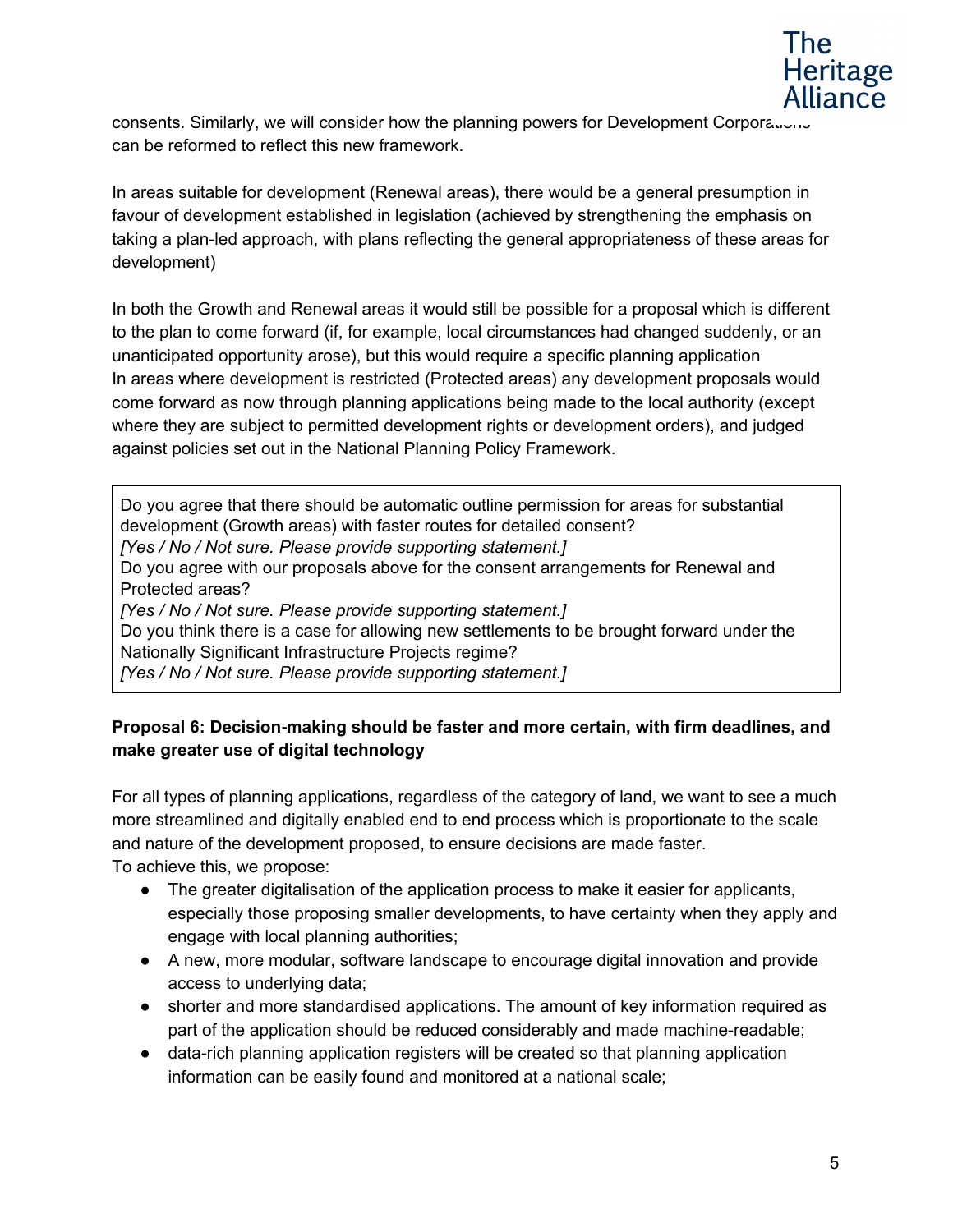

- $\bullet$  data sets that underpin the planning system, including planning decisions and developer contributions, need to be standardised and made open and digitally accessible;
- a digital template for planning notices will be created so that planning application information can be more effectively communicated and understood by local communities and used by new digital services;
- greater standardisation of technical supporting information, for instance about local highway impacts, flood risk and heritage matters;
- clearer and more consistent planning conditions;
- streamlined approach to developer contributions;
- the delegation of detailed planning decisions to planning officers where the principle of development has been established, as detailed matters for consideration should be principally a matter for professional planning judgment.

We also believe there should be a clear incentive on the local planning authority to determine an application within the statutory time limits. This could involve the automatic refund of the planning fee for the application if they fail to determine it within the time limit. There will remain a power to call in decisions by the Secretary of State and for applicants to appeal against a decision by a local planning authority

Do you agree with our proposals to make decision-making faster and more certain? *[Yes / No / Not sure. Please provide supporting statement.]*

## **Proposal 7: Local Plans should be visual and map-based, standardised, based on the latest digital technology, and supported by a new template. Interactive, map-based Local Plans will be built upon data standards and digital principles.**

To support open access to planning documents and improve public engagement in the plan-making process, plans should be fully digitised and web-based following agreed web standards rather than document based.

To encourage this step-change, we want to support local authorities to radically rethink how they produce their Local Plans, and profoundly re-invent the ambition, depth and breadth with which they engage with communities. We will set up a series of pilots to work with local authorities and tech companies (the emerging 'PropTech' sector) to develop innovative solutions to support plan-making activities and make community involvement more accessible and engaging.

Do you agree with our proposals for accessible, web-based Local Plans? *[Yes / No / Not sure. Please provide supporting statement.]*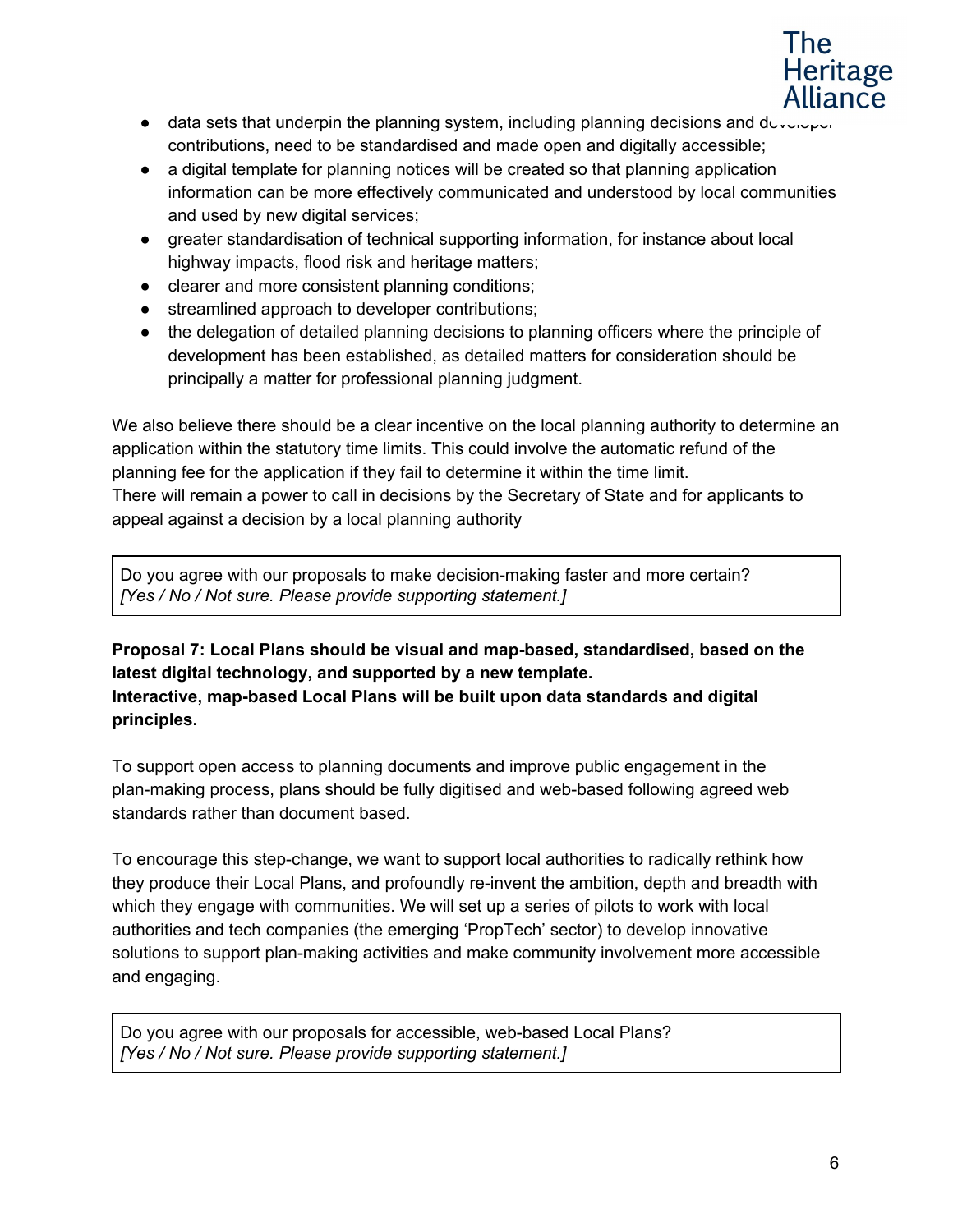

**Proposal 8: Local authorities and the Planning Inspectorate will be required through legislation to meet a statutory timetable for key stages of the process, and we will consider what sanctions there would be for those who fail to do so.**

Under the current system, it regularly takes over a decade for development sites to go through the Local Plan process and receive outline permission. Under our proposals, this would be shortened to 30 months, although we expect many local authorities could do this in a shorter time and we would encourage them to do so where this is practicable We propose that the process covers five stages, with meaningful public engagement at two stages:

- Stage 1 [6 months]: The local planning authority "calls for" suggestions for areas under the three categories, including comprehensive "best in class" ways of achieving public involvement at this plan-shaping stage for where development should go and what it should look like.
- Stage 2 [12 months]: The local planning authority draws up its proposed Local Plan, and produces any necessary evidence to inform and justify the plan. "Higher-risk" authorities will receive mandatory Planning Inspectorate advisory visits, in order to ensure the plan is on track prior to submission.
- Stage 3 [6 weeks]: The local planning authority simultaneously (i) submits the Plan to the Secretary of State for Examination together with a Statement of Reasons to explain why it has drawn up its plan as it has; and (ii) publicises the plan for the public to comment on. Comments seeking change must explain how the plan should be changed and why.
- Stage 4 [9 months]: A planning inspector appointed by the Secretary of State considers whether the three categories shown in the proposed Local Plan are "sustainable" as per the statutory test and accompanying national guidance and makes binding changes which are necessary to satisfy the test.
- Stage 5 [6 weeks]: Local Plan map, key and text are finalised, and come into force.

Do you agree with our proposals for a 30 month statutory timescale for the production of Local Plans?

*[Yes / No / Not sure. Please provide supporting statement.]*

### **Proposal 9: Neighbourhood Plans should be retained as an important means of community input, and we will support communities to make better use of digital tools**

Neighbourhood Plans should be retained in the reformed planning system, but we will want to consider whether their content should become more focused to reflect our proposals for Local Plans, as well as the opportunities which digital tools and data offer to support their development and improve accessibility for users.

Do you agree that Neighbourhood Plans should be retained in the reformed planning system? *[Yes / No / Not sure. Please provide supporting statement.]*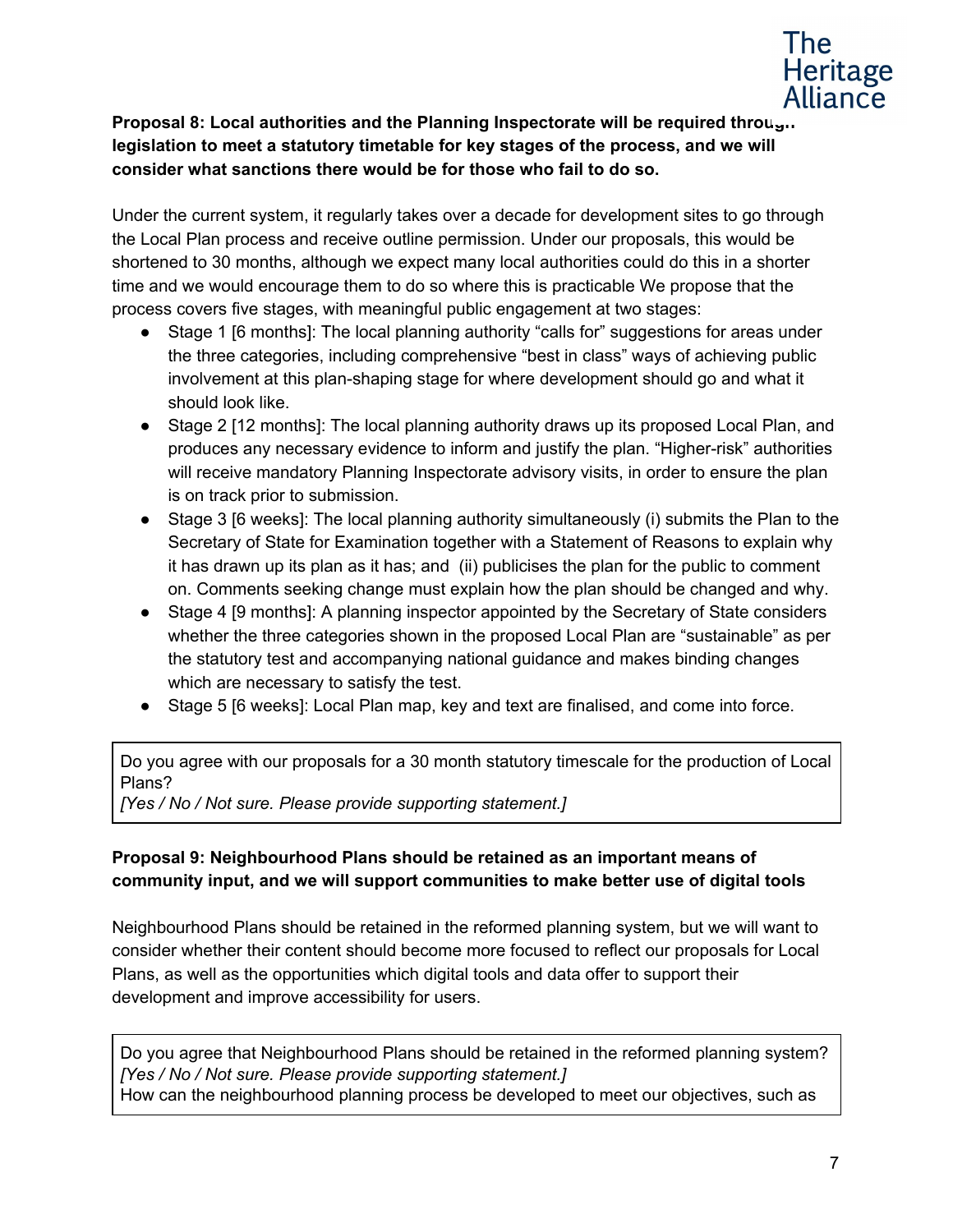

in the use of digital tools and reflecting community preferences about design?

### **Proposal 10: A stronger emphasis on build out through planning**

We propose to make it clear in the revised National Planning Policy Framework that the masterplans and design codes for sites prepared for substantial development (discussed under Pillar Two) should seek to include a variety of development types by different builders which allow more phases to come forward together

Do you agree there should be a stronger emphasis on the build out of developments? And if so, what further measures would you support? *[Yes / No / Not sure. Please provide supporting statement.]*

### **PILLAR TWO – PLANNING FOR BEAUTIFUL AND SUSTAINABLE PLACES**

**Proposal 11: To make design expectations more visual and predictable, we will expect design guidance and codes to be prepared locally with community involvement, and ensure that codes are more binding on decisions about development.**

As national guidance, we will expect the National Design Guide, National Model Design Code and the revised Manual for Streets to have a direct bearing on the design of new communities. But to ensure that schemes reflect the diverse character of our country, as well as what is provably popular locally, it is important that local guides and codes are prepared wherever possible.

These play the vital role of translating the basic characteristics of good places into what works locally, and can already be brought forward in a number of ways: by local planning authorities to supplement and add a visual dimension to their Local Plans; through the work of neighbourhood planning groups; or by applicants in bringing forward proposals for significant new areas of development.

We propose that these different routes for bringing forward design guides and codes should remain, although in all cases it will be essential that they are prepared with effective inputs from the local community, considering empirical evidence of what is popular and characteristic in the local area.

Do you agree with our proposals for improving the production and use of design guides and codes? *[Yes / No / Not sure. Please provide supporting statement.]*

**Proposal 12: To support the transition to a planning system which is more visual and rooted in local preferences and character, we will set up a body to support the delivery of**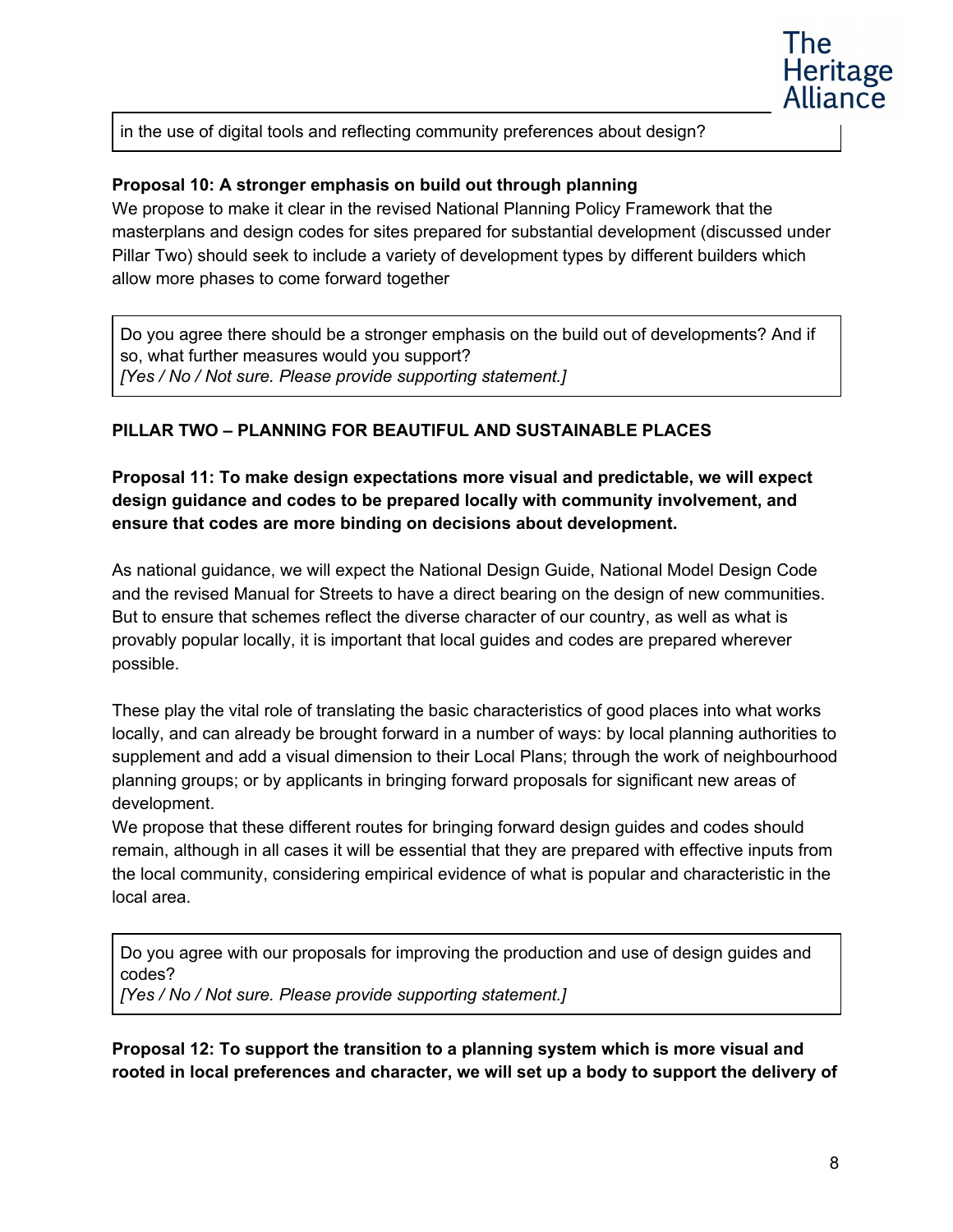

## **provably locally-popular design codes, and propose that each authority should have a chief officer for design and place-making.**

We will explore the options for establishing a new expert body which can help authorities make effective use of design guidance and codes, as well as performing a wider monitoring and challenge role for the sector in building better places.

Do you agree that we should establish a new body to support design coding and building better places, and that each authority should have a chief officer for design and place-making? *[Yes / No / Not sure. Please provide supporting statement.]*

## **Proposal 13: To further embed national leadership on delivering better places, we will consider how Homes England's strategic objectives can give greater emphasis to delivering beautiful places.**

We are committed to taking a leadership role in the delivery of beautiful and well designed homes and places, which embed high environmental standards. The Building Better, Building Beautiful Commission recommended that Homes England should attach sufficient value to design as well as price, and give greater weight to design quality in its work.

The Government supports this recommendation and recognises that the work of Homes England is an important route through which we can lead by example. However, we recognise that there is an opportunity to go further, and we will engage Homes England, as part of the forthcoming Spending Review process, to consider how its objectives might be strengthened to give greater weight to design quality, and assess how design quality and environmental standards can be more deeply embedded in all Homes England's activities and programmes of work.

Do you agree with our proposal to consider how design might be given greater emphasis in the strategic objectives for Homes England? *[Yes / No / Not sure. Please provide supporting statement.]*

**Proposal 14: We intend to introduce a fast-track for beauty through changes to national policy and legislation, to incentivise and accelerate high quality development which reflects local character and preferences.**

We propose to do this in three ways.

● Updating the National Planning Policy Framework, to make clear that schemes which comply with local design guides and codes have a positive advantage and greater certainty about their prospects of swift approval;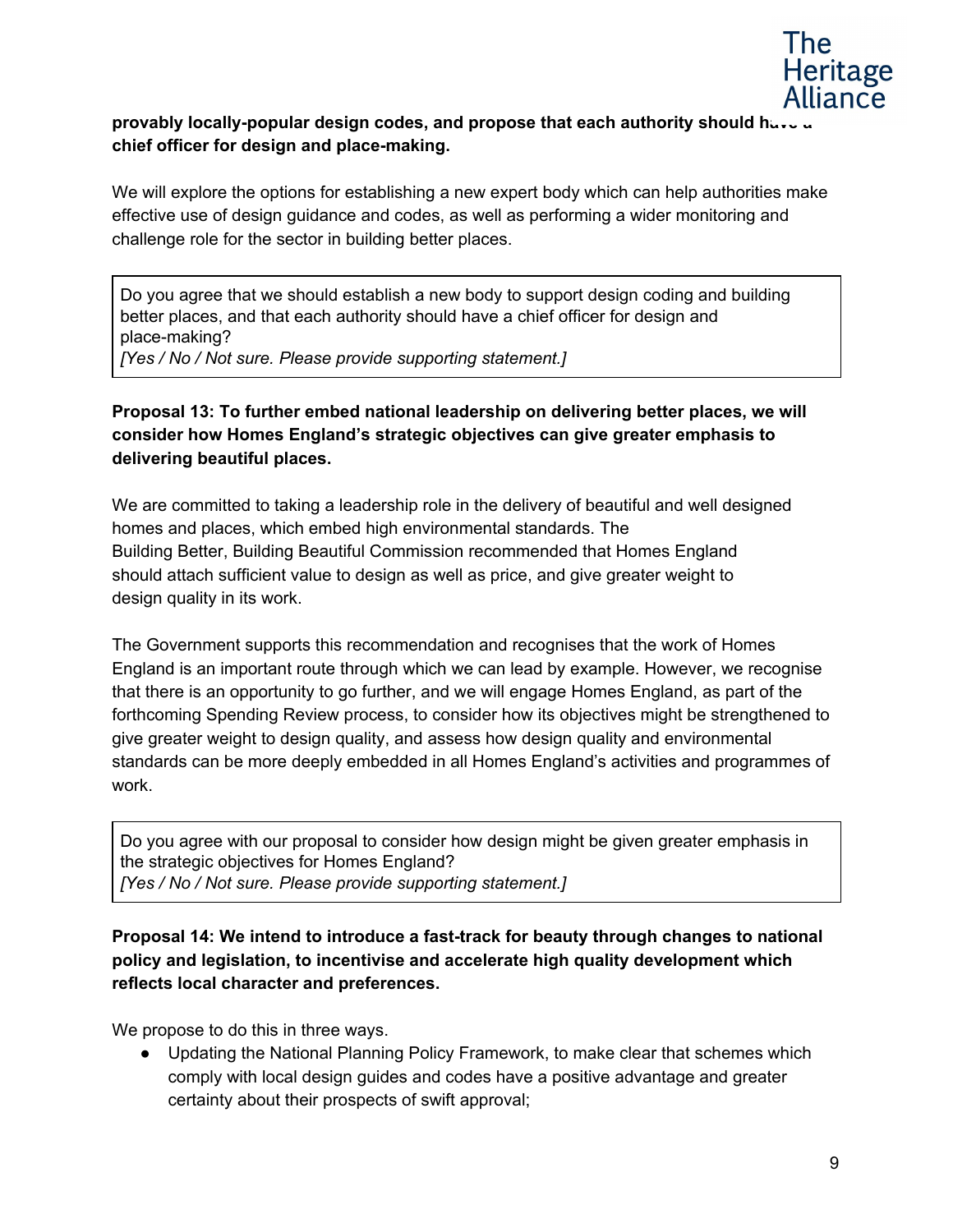

- Where plans identify areas for significant development (*Growth* areas), we will legionate to require that a masterplan and site-specific code are agreed as a condition of the permission in principle which is granted through the plan;
- We also propose to legislate to widen and change the nature of permitted development, so that it enables popular and replicable forms of development to be approved easily and quickly, helping to support 'gentle intensification' of our towns and cities, but in accordance with important design principles.

Do you agree with our proposals for implementing a fast-track for beauty? *[Yes / No / Not sure. Please provide supporting statement.]*

## **Proposal 15: We intend to amend the National Planning Policy Framework to ensure that it targets those areas where a reformed planning system can most effectively play a role in mitigating and adapting to climate change and maximising environmental benefits.**

This entails identifying important views, opportunities to improve public access or places where renewable energy or woodland and forestry creation could be accommodated.

# **Proposal 16: We intend to design a quicker, simpler framework for assessing environmental impacts and enhancement opportunities, that speeds up the process while protecting and enhancing the most valuable and important habitats and species in England**

Under the new system, the Government wants decisions to be made quicker and earlier in the development process and for the framework to be more easily understood and coalesced in one place.

# **Proposal 17: Conserving and enhancing our historic buildings and areas in the 21st century**

They suggest that the current protections are working well. They state that the new Local Plans will 'identify the location of internationally, nationally and locally designated heritage assets, such as World Heritage Sites and conservation areas, as well locally important features such as protected views'.

They suggest that many heritage assets will have to be adapted to new uses and challenges so that they can play a role in meeting currently challenges, including climate change and the renewal of our cities and towns. They are going to **review and update the planning framework to ensure that sympathetic works on heritage assets that would help to ensure that they 'have the right energy efficiency measures to support our zero carbon objectives' are supported**. Within this **they will explore whether there are better ways to**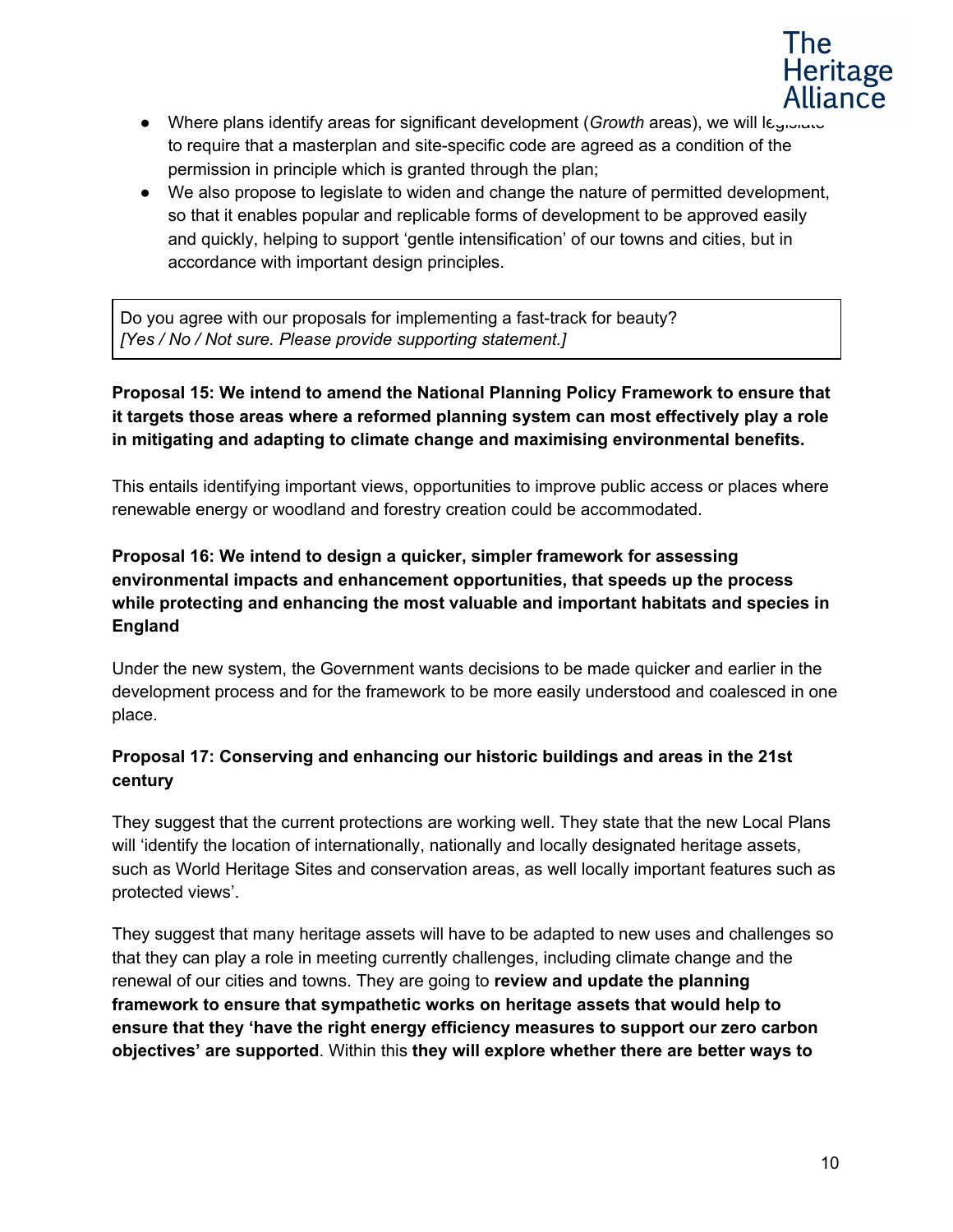

**secure consent for routine works** and within this whether 'suitably experienced architectural specialists can have earned autonomy from routine listed building consent'.

### **Proposal 18: To complement our planning reforms, we will facilitate ambitious improvements in the energy efficiency standards for buildings to help deliver our world-leading commitment to net-zero by 2050.**

The Government envisions that Local Authorities will enforce compliance with energy standards more vigorously under the new planning system.

### **PILLAR THREE: PLANNING FOR INFRASTRUCTURE AND CONNECTED PLACES**

The consultation outlines several problems with the current system to deliver infrastructure alongside developments, including that Section 106 negotiations delay development, cause uncertainty, and are unequal, and that Community Infrastructure Levy increases developer risk and is insensitive to market fluctuations. The Government wants new developer contributions to be responsive to local needs, transparent, consistent and simplified to increase the speed of housing delivery, and sensitive to changes in the housing market.

When new development happens in your area, what is your priority for what comes with it? *[More affordable housing / More or better infrastructure (such as transport, schools, health provision) / Design of new buildings / More shops and/or employment space / Green space / Don't know / Other – please specify]*

### **Proposal 19: The Community Infrastructure Levy should be reformed to be charged as a fixed proportion of the development value above a threshold, with a mandatory nationally-set rate or rates and the current system of planning obligations abolished**

The new **'Infrastructure Levy'**, would be a flat-rate, value-based charge determined and set nationally either at a single rate, or at an area-specific rate. This would be charged at the point of occupation and there would be a minimum threshold, so it would not be charged on smaller, less viable developments. The Government hopes to capture increased amounts of the Land Value Uplift through this measure.

*Alternative:* The new Levy remains optional, with Local Authorities choosing whether or not to implement it.

Should the Government replace the Community Infrastructure Levy and Section 106 planning obligations with a new consolidated Infrastructure Levy, which is charged as a fixed proportion of development value above a set threshold?

*[Yes / No / Not sure. Please provide supporting statement.]*

Should the Infrastructure Levy rates be set nationally at a single rate, set nationally at an area-specific rate, or set locally?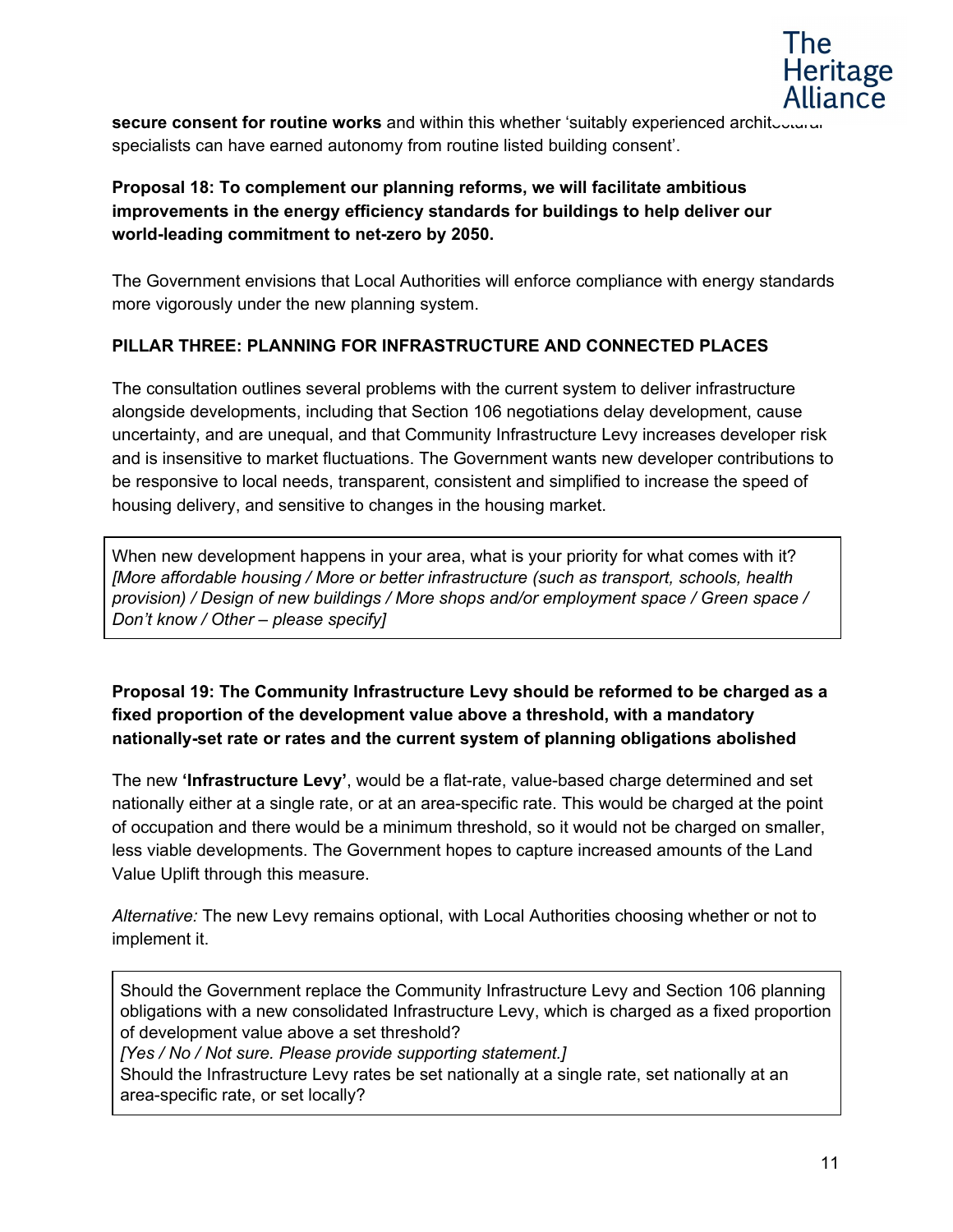

*[Nationally at a single rate / Nationally at an area-specific rate / Locally]* Should the Infrastructure Levy aim to capture the same amount of value overall, or more value, to support greater investment in infrastructure, affordable housing and local communities?

*[Same amount overall / More value / Less value / Not sure. Please provide supporting statement.*

Should we allow local authorities to borrow against the Infrastructure Levy, to support infrastructure delivery in their area?

*[Yes / No / Not sure. Please provide supporting statement.]*

### **Proposal 20: The scope of the Infrastructure Levy could be extended to capture changes of use through permitted development rights**

In making this change to developer contributions for new development, the scope of the Infrastructure Levy would be extended to better capture changes of use which require planning permission, even where there is no additional floorspace, and for some permitted development rights including office to residential conversions and new demolition and rebuild permitted development rights. This approach would increase the levy base, and would allow these developments to better contribute to infrastructure delivery and making development acceptable to the community. However, we will maintain the exemption of self and custom-build development from the Infrastructure Levy.

Do you agree that the scope of the reformed Infrastructure Levy should capture changes of use through permitted development rights? *[Yes / No / Not sure. Please provide supporting statement.]*

### **Proposal 21: The reformed Infrastructure Levy should deliver affordable housing provision**

The **Infrastructure Levy would be used to deliver affordable housing**, through on-site, in-kind delivery if the local authority desired. The Local Authority could dictate the type of housing they want delivered, then they or an affordable housing provider would have a right to buy the homes at a discount. The discount offered on affordable homes by the developer would be subtracted from the Levy charged by the Local Authority.

*Alternative:* The consultation also considers the additional measure of giving local authorities a 'first refusal' right to buy a set proportion of on-site units at a discounted price. The developer would decide which units to apply this to and, on smaller sites, a cash payment could be used in lieu.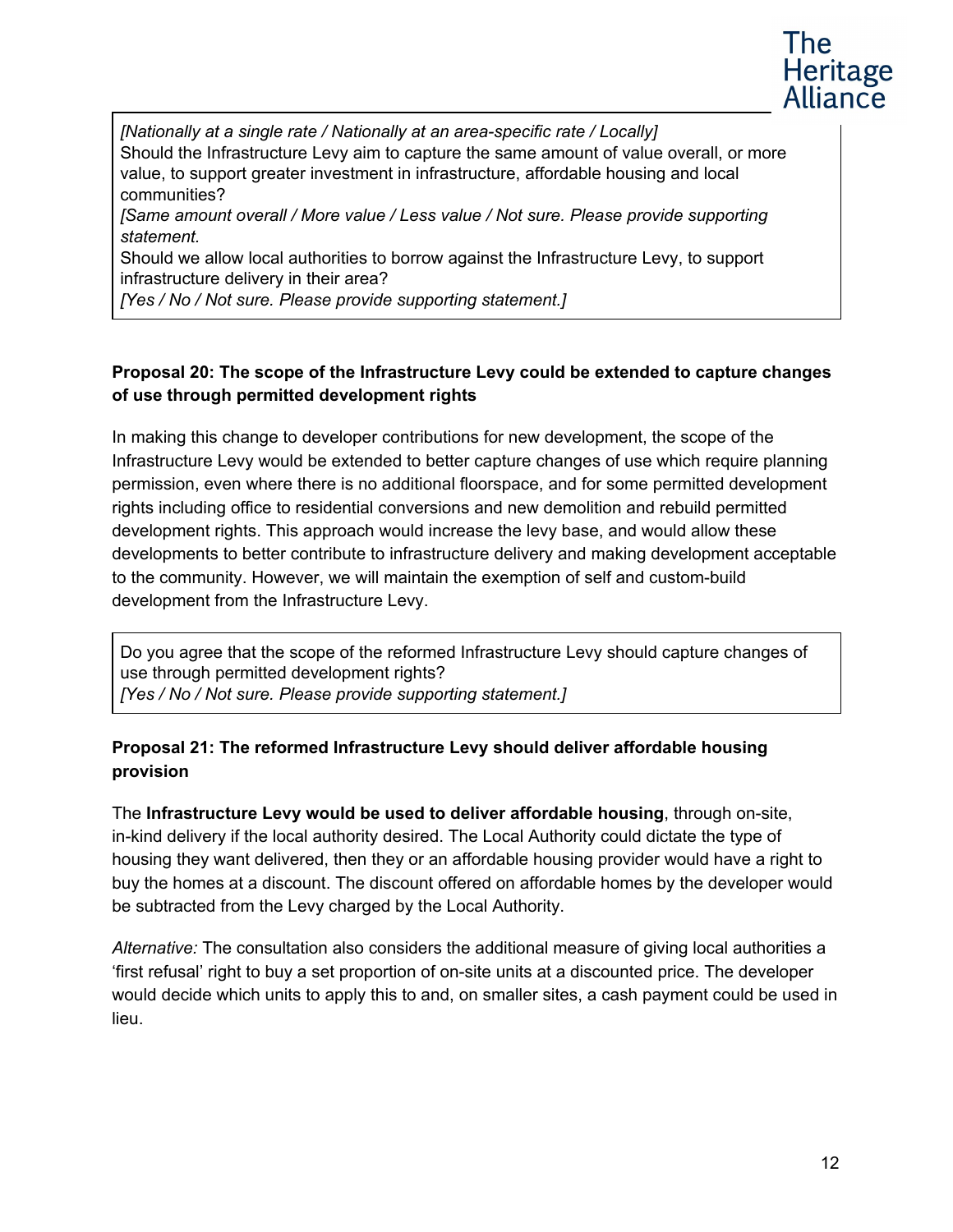

Do you agree that we should aim to secure at least the same amount of affordable housing under the Infrastructure Levy, and as much on-site affordable provision, as at present? *[Yes / No / Not sure. Please provide supporting statement.*

Should affordable housing be secured as in-kind payment towards the Infrastructure Levy, or as a 'right to purchase' at discounted rates for local authorities?

*[Yes / No / Not sure. Please provide supporting statement.]*

If an in-kind delivery approach is taken, should we mitigate against local authority overpayment risk?

*[Yes / No / Not sure. Please provide supporting statement.]*

If an in-kind delivery approach is taken, are there additional steps that would need to be taken to support affordable housing quality?

*[Yes / No / Not sure. Please provide supporting statement.]*

### **Proposal 22: More freedom could be given to local authorities over how they spend the Infrastructure Levy**

At least 25% would be retained for the Neighbourhood share, to be spent by local parish councils, while the Local Authority could put the income from the Levy towards other policy priorities once the required infrastructure is built, but under this approach the Government might consider ring-fencing affordable housing spending.

Should local authorities have fewer restrictions over how they spend the Infrastructure Levy? *[Yes / No / Not sure. Please provide supporting statement.]* If yes, should an affordable housing 'ring-fence' be developed? *[Yes / No / Not sure. Please provide supporting statement.]*

### **Delivering change**

The Government is keen not to cause disruption to existing development, so recently approved plans and existing permissions would stand. However, **they are keen to make 'rapid progress' towards this new system.** They have already created several new permissions in principle and have launched a [s](https://www.gov.uk/government/consultations/changes-to-the-current-planning-system)eparate [consultation](https://www.gov.uk/government/consultations/changes-to-the-current-planning-system) on other proposed changes. These include changing the way local housing needs are assessed; raising the small sites threshold from which developers do not have to pay affordable housing contributions; securing First Homes through developer contributions; and extending the current Permissions in Principle to major developments.

The Government plans to utilise the public sector-owned estates to deliver regeneration of towns and city centres, and to explore how the disposal of this land could support the SME and self-build sectors.

The Government recognises the importance of having the correct people, as well as improved digital and geospacial technology, with adequate funding, in the Local Authorities. They would